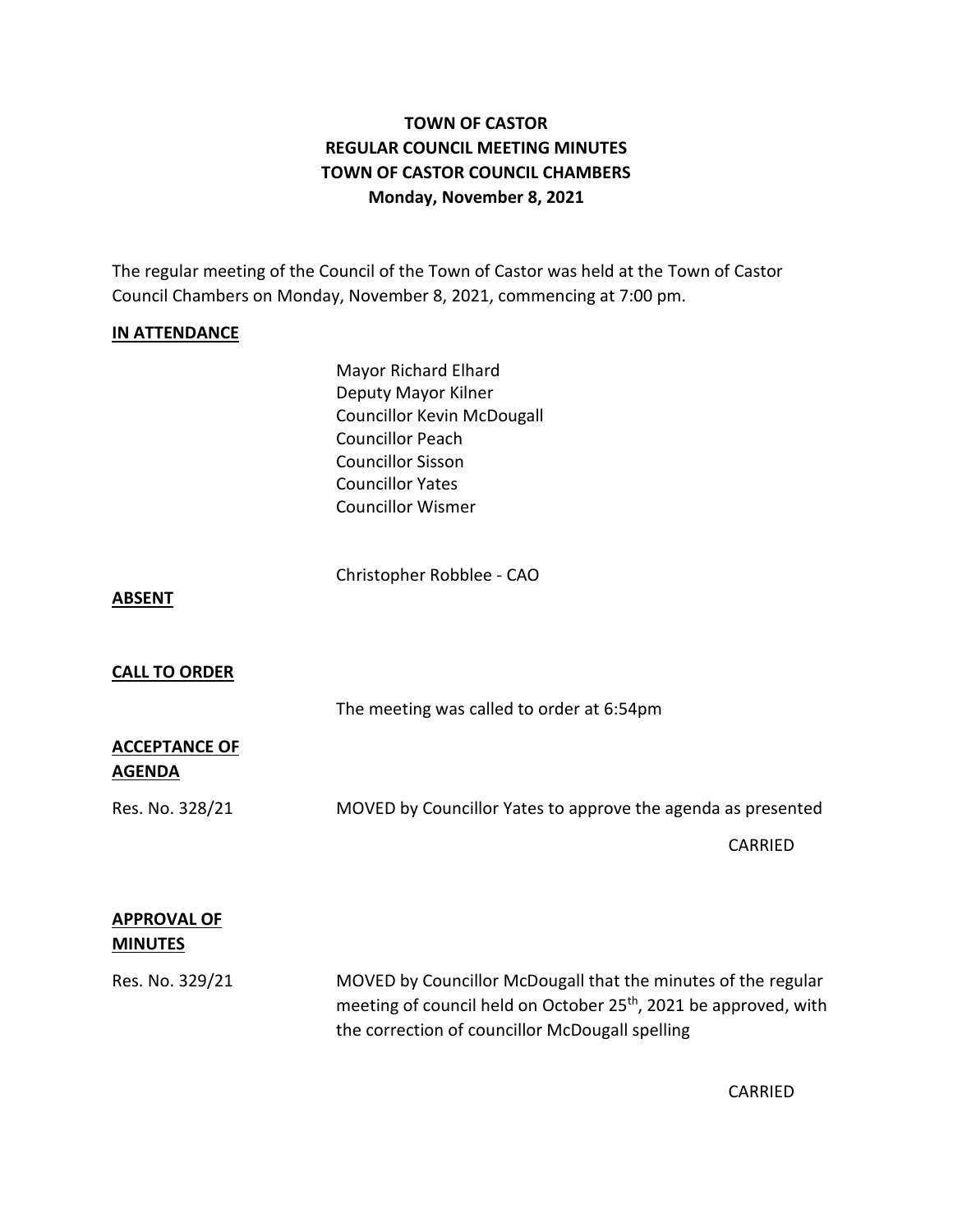Res. No. 330/21 MOVED by Councillor Sisson that the organizational minutes of the regular meeting of council held on October 25<sup>th</sup>, 2021 be approved strike Rett.

CARRIED

#### **DELEGATION**

Res. No. 331/21 MOVED by Councillor McDougall that the Pals Park Presentation is received for information and to send a letter of thanks.

CARRIED

### **FINANCIAL REPORTS**

| Res. No. 332/21 | MOVED by Councillor Kilner that account numbers 2676-27707 be<br>approved for payment and that the list of Accounts be marked<br>Schedule "A" and attached to these minutes of Council. |         |
|-----------------|-----------------------------------------------------------------------------------------------------------------------------------------------------------------------------------------|---------|
|                 |                                                                                                                                                                                         | CARRIED |
| Res. No. 333/21 | MOVED by Councillor Yates to accept the gas and water report as<br>presented.                                                                                                           |         |
|                 |                                                                                                                                                                                         | CARRIED |
| Res. No. 334/21 | MOVED by Councillor McDougall to accept the cash statement as<br>presented.                                                                                                             |         |

CARRIED

#### **CORRESPONDENCE**

#### **BYLAWS**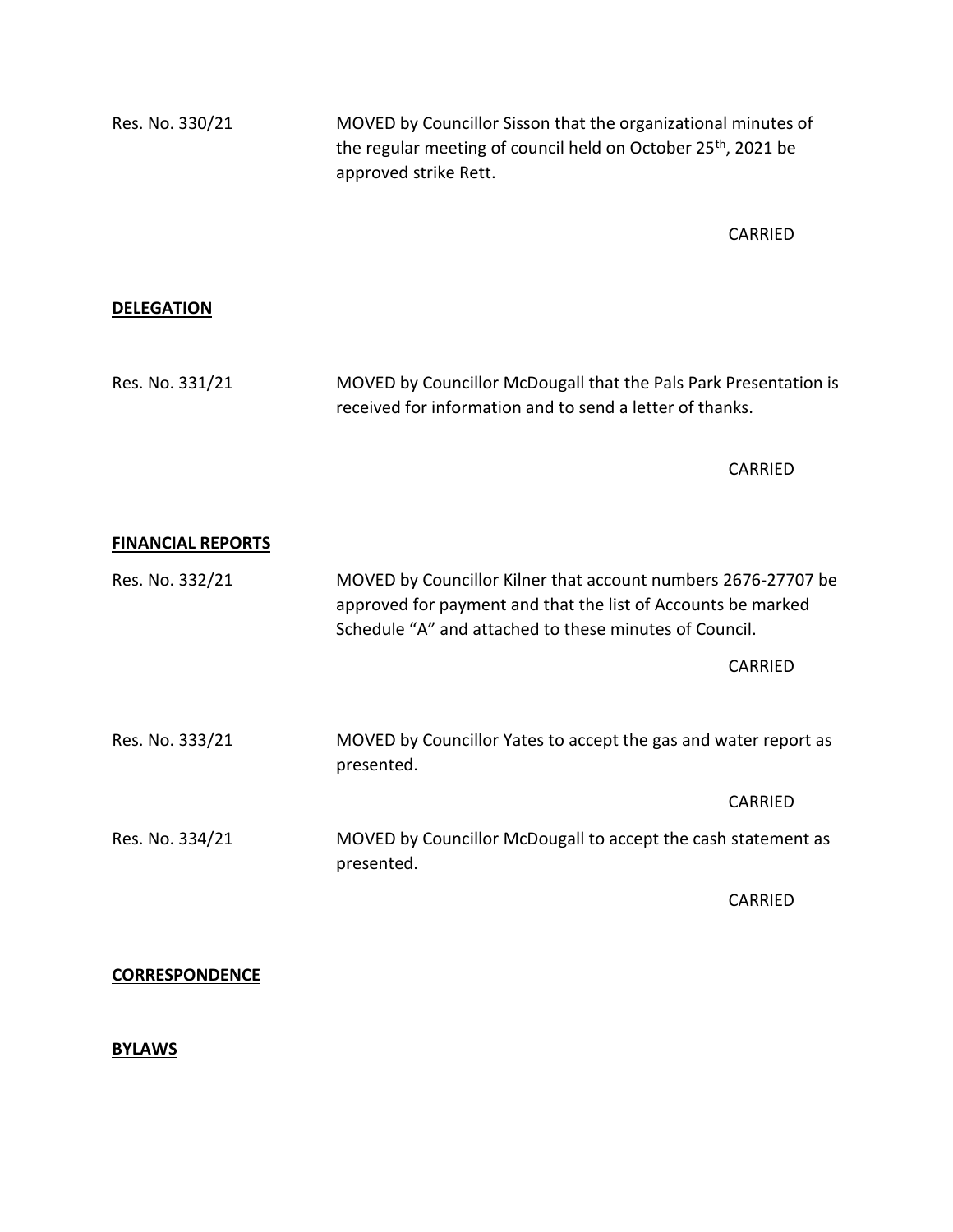# **BUSINESS**

| Res. No. 335/21 | MOVED by Councillor Sisson to charge \$700 to FCSS to rent the<br>Castor Golden Circle with Town of Castor administration<br>oversight. FCSS to manage the rental but all funds are to be<br>returned to the Town., and that FCSS is responsible for all<br>cleaning. |  |
|-----------------|-----------------------------------------------------------------------------------------------------------------------------------------------------------------------------------------------------------------------------------------------------------------------|--|
|                 | CARRIED                                                                                                                                                                                                                                                               |  |
| Res. No. 336/21 | MOVED by Councillor Wismer to buy the truck from Aspen Ford<br>for the fleet vehicle purchase, with the second choice being the<br>truck from Hanna                                                                                                                   |  |
|                 | <b>DEFEATED</b>                                                                                                                                                                                                                                                       |  |
| Res No. 337/21  | MOVED by Councillor McDougall to split the money and<br>administration to look for two trucks.                                                                                                                                                                        |  |
|                 | CARRIED                                                                                                                                                                                                                                                               |  |
| Res No. 338/21  | MOVED by Councillor McDougall to proceed with phase 1 with the<br>Castor Radio Tower.                                                                                                                                                                                 |  |
|                 | CARRIED                                                                                                                                                                                                                                                               |  |
| Res. No. 339/21 | MOVED by Councillor Kilner to enter a closed session under FOIP<br>section 32.                                                                                                                                                                                        |  |
|                 | <b>CARRIED</b>                                                                                                                                                                                                                                                        |  |
|                 | Council entered a closed session at 8:45pm                                                                                                                                                                                                                            |  |
| Res. No. 340/21 | MOVED by Councillor McDougall to exit a closed session under<br>FOIP section 17.                                                                                                                                                                                      |  |
|                 | <b>CARRIED</b>                                                                                                                                                                                                                                                        |  |
|                 | Council entered a closed session at 8:58.                                                                                                                                                                                                                             |  |
| Res No. 341/21  | MOVED by Councillor McDougal to donate to the Castor golf<br>course the campsite for the summer of 2022.                                                                                                                                                              |  |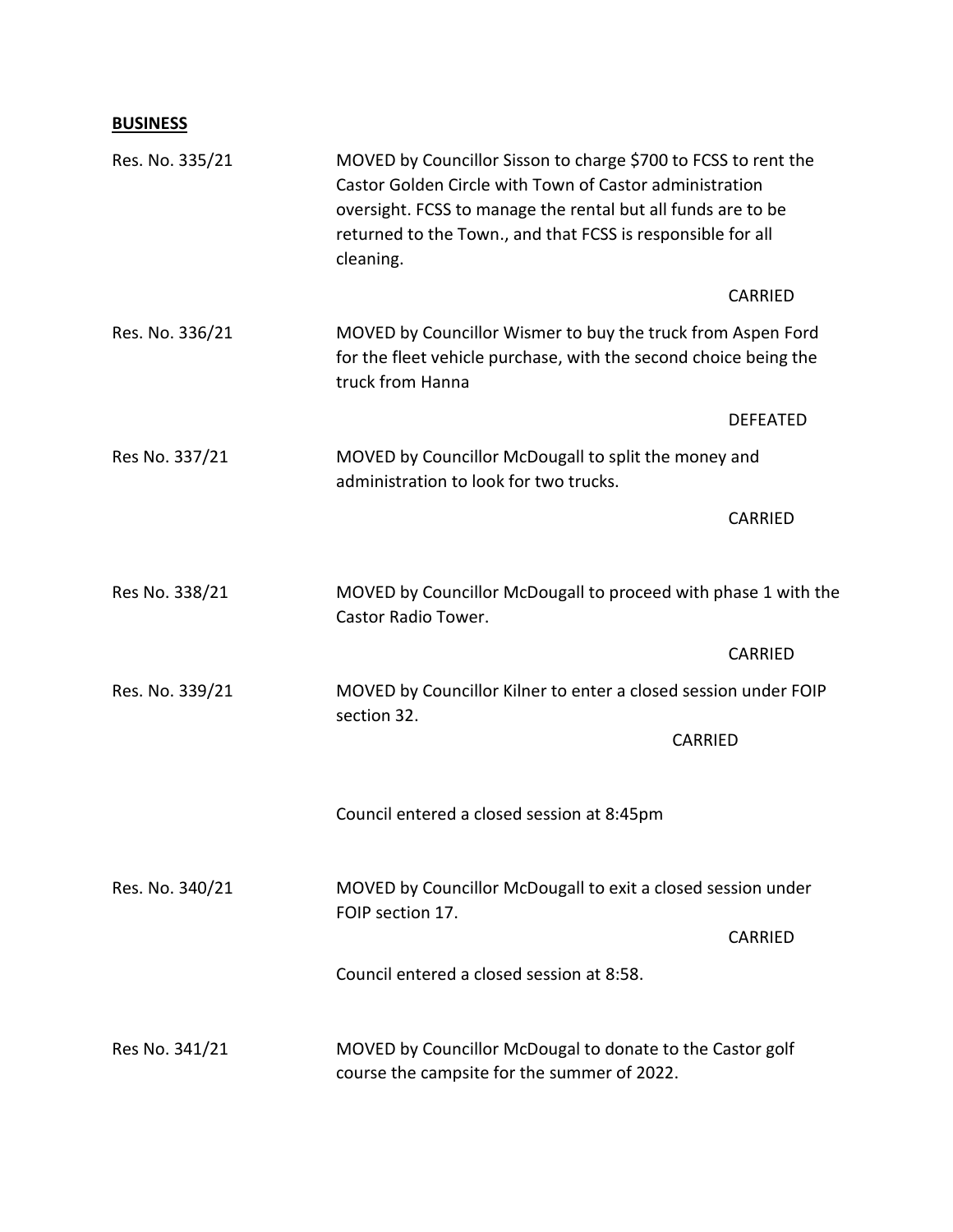|                          |                                                                                     | CARRIED        |
|--------------------------|-------------------------------------------------------------------------------------|----------------|
| Res No. 342/21           | MOVED by Councillor McDougal to table the Castor golf course<br>remaining requests. |                |
|                          |                                                                                     | CARRIED        |
| Res No. 343/21           | MOVED by Councillor McDougall to approve the AR Tax Recovery<br>transfers.          |                |
|                          |                                                                                     | CARRIED        |
| <b>COMMITTEE REPORTS</b> |                                                                                     |                |
| Res. No. 344/21          | MOVED by Councillor McDougall to for a break 5min                                   |                |
|                          |                                                                                     | CARRIED        |
|                          | Council went for a break at 9:08pm                                                  |                |
|                          | Council returned from the break at 9:12pm                                           |                |
| Res. No. 345/21          | MOVED by Councillor Kilner to accept the Councillor reports for<br>information.     |                |
|                          | <b>CARRIED</b>                                                                      |                |
| Res. No. 346/21          | MOVED by Councillor McDougall to accept the C.A.O. report for<br>information.       |                |
|                          |                                                                                     | <b>CARRIED</b> |

# **CLOSED SESSION**